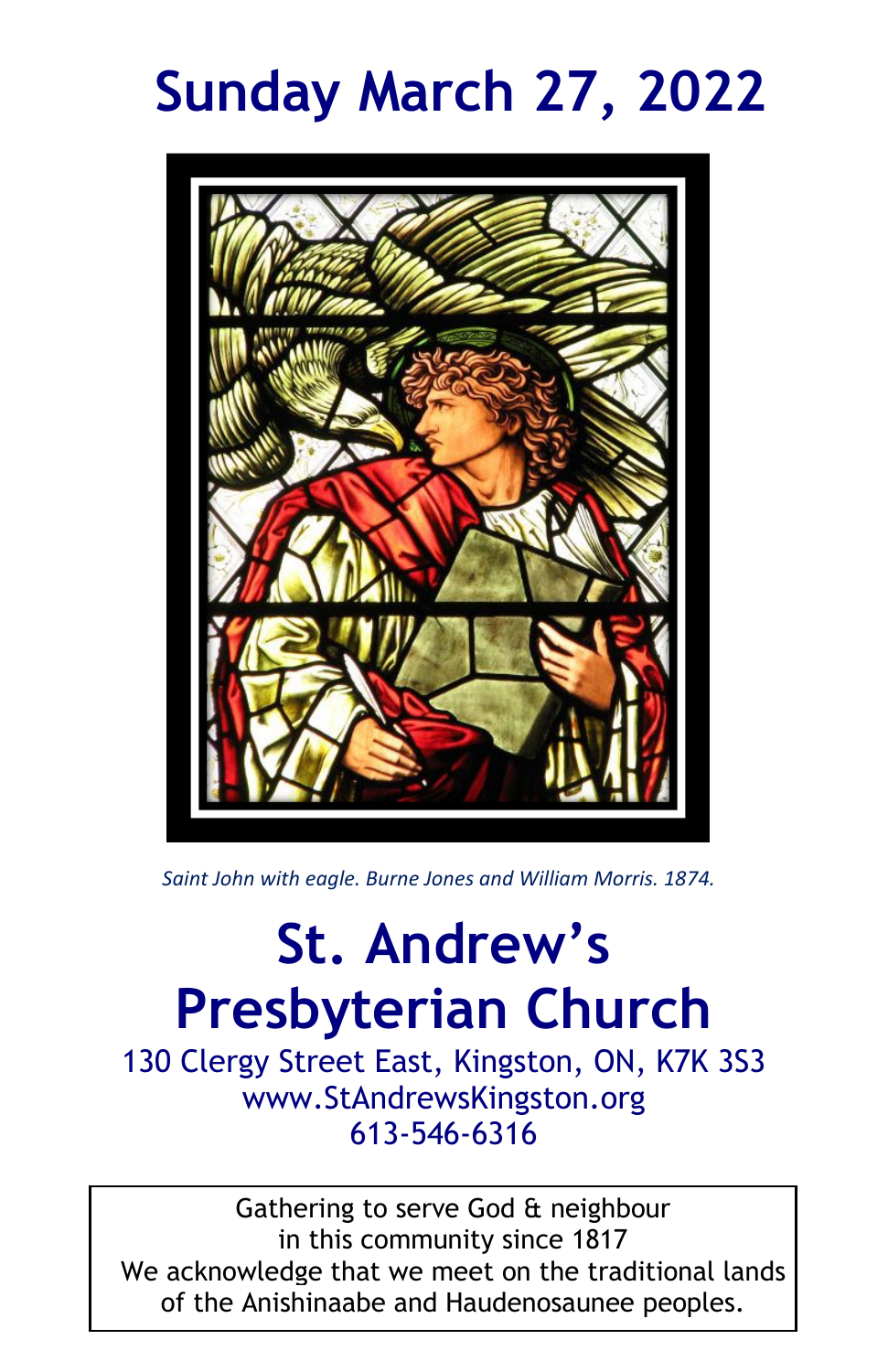# *ORDER OF SERVICE*

| <b>Prelude</b>                       | Chorus, Chorale and Aria                                    | J.S. Bach  |
|--------------------------------------|-------------------------------------------------------------|------------|
|                                      | (from the St. John Passion)                                 |            |
| <b>Entry of the Bible</b>            |                                                             |            |
| <b>Call to Worship</b>               |                                                             |            |
| <b>Hymn</b>                          | Jesus where're thy people meet                              | 431        |
|                                      | we are few, but thou art near                               |            |
| <b>Prayer of Approach</b>            |                                                             |            |
| The Lord's Prayer                    |                                                             | see insert |
| <b>Greetings &amp; Announcements</b> |                                                             |            |
| Lenten Litany 4                      |                                                             | see insert |
| <b>Time with Children</b>            |                                                             |            |
|                                      |                                                             |            |
| <b>Hymn</b>                          | Fairest Lord Jesus<br>(vs.1,3,4)                            | 375        |
|                                      | robed in the verdure and bloom of spring                    |            |
| <b>Scripture Lessons</b>             | Exodus 19:1-6<br>Jane C.                                    |            |
|                                      | John 16:16-33                                               |            |
| Anthem                               | Teach me, O Lord, your way of truth                         | J.S. Bach  |
| <b>Sermon</b>                        | The Gospel According to 4) John                             |            |
| <b>Hymn</b>                          | O Love that wilt not let me go (vs.1-3)                     | 209        |
|                                      | I cannot close my heart to thee                             |            |
|                                      |                                                             |            |
|                                      | <b>Prayers of Thanksgiving, Intercession and Dedication</b> |            |
| <b>Doxology</b>                      | Praise God from whom all blessings flow                     | 830        |
| <b>Hymn</b>                          | All hail the power of Jesus' name                           | 363        |
|                                      | lift high the universal song (vs.1,3-5)                     |            |
| <b>Benediction and Choral Amen</b>   |                                                             |            |
| <b>Postlude</b>                      | Chorale, Recitative and Chorus                              | J.S. Bach  |
|                                      | (from the St. John Passion)                                 |            |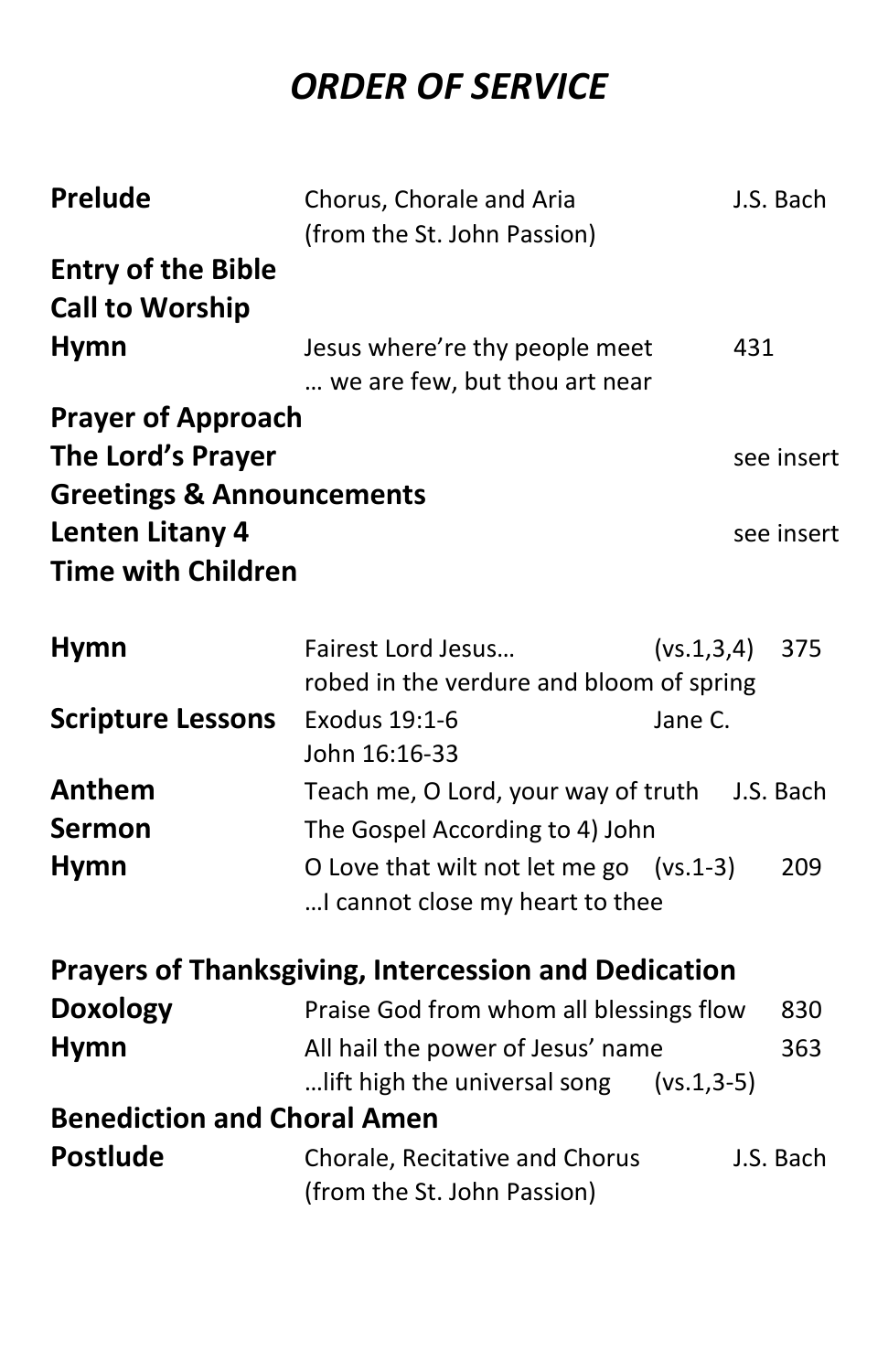#### **The Lord's Prayer**

Our Father, who art in heaven, hallowed be thy name. Thy kingdom come, thy will be done, on earth as it is in heaven. Give us this day our daily bread.

Forgive us our debts as we forgive our debtors.

And lead us not into temptation but deliver us from evil,

for thine is the kingdom, the power and the glory, for ever. Amen

#### **SCRIPTURE LESSONS**

#### **Exodus 19:1-6**

At the third new moon after the Israelites had gone out of the land of Egypt, on that very day, they came into the wilderness of Sinai. They had journeyed from Rephidim, entered the wilderness of Sinai, and camped in the wilderness; Israel camped there in front of the mountain. Then Moses went up to God; the Lord called to him from the mountain, saying,

> 'Thus you shall say to the house of Jacob, and tell the Israelites: You have seen what I did to the Egyptians, and how I bore you on eagles' wings and brought you to myself. Now therefore, if you obey my voice and keep my covenant, you shall be my treasured possession out of all the peoples. Indeed, the whole earth is mine, but you shall be for me a priestly kingdom and a holy nation. These are the words that you shall speak to the Israelites.'

#### **John 16:16-33 selected verses**

Jesus knew that they wanted to ask him, so he said to them,

'Are you discussing among yourselves what I meant when I said, "A little while, and you will no longer see me, and again a little while, and you will see me"? Very truly, I tell you, you will weep and mourn, but the world will rejoice; you will have pain, but your pain will turn into joy. When a woman is in labour, she has pain, because her hour has come. But when her child is born, she no longer remembers the anguish because of the joy of having brought a human being into the world. So you have pain now; but I will see you again, and your hearts will rejoice, and no one will take your joy from you. On that day you will ask nothing of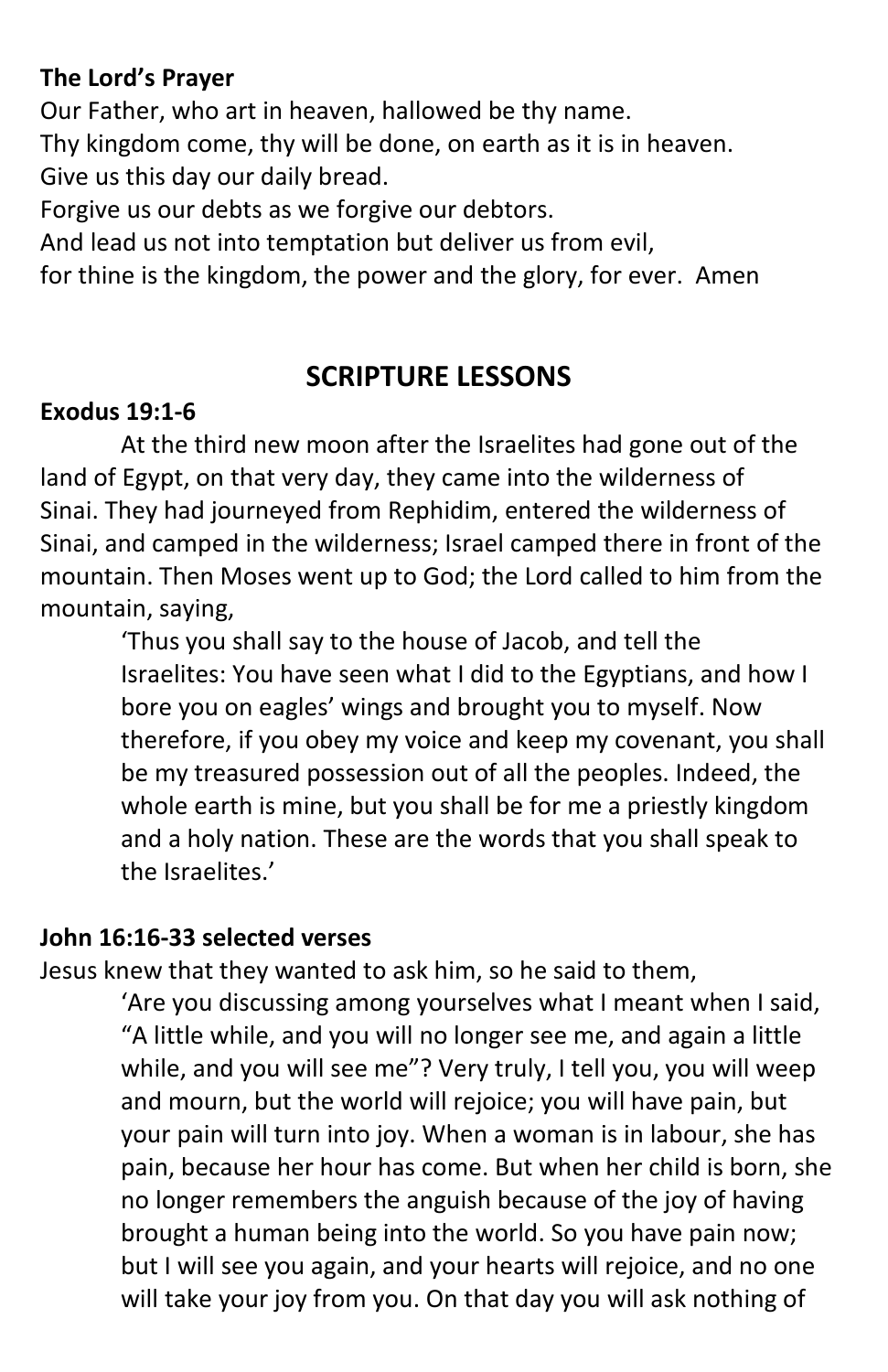me. Very truly, I tell you, if you ask anything of the Father in my name, he will give it to you. I came from the Father and have come into the world; again, I am leaving the world and am going to the Father.'

His disciples said, 'Yes, now you are speaking plainly, not in any figure of speech! Now we know that you know all things, and do not need to have anyone question you; by this we believe that you came from God.' Jesus answered them,

'Do you now believe? The hour is coming, indeed it has come, when you will be scattered, each one to his home, and you will leave me alone. Yet I am not alone because the Father is with me. I have said this to you, so that in me you may have peace. In the world you face persecution. But take courage; I have conquered the world!'

### **NOTES FROM THE DIRECTOR OF MUSIC**

The *Passion according to St. John* was likely Bach's second major oratorio, the first being the *Weimar Passion* which is now lost. Bach intended the *St. John Passion* to be performed at the St. Thomas Church in Leipzig but the music council made a last minute change and they wanted it to be at the St. Nicholas Church to have it performed on Good Friday in 1724. Bach appealed for the harpsichord to be repaired properly and more space given for the orchestra. Following the performance of 1724, Bach made revisions in 1725, in the 1730's and again in 1749. The text was based on chapters 18 and 19 of the Gospel according to St. John. Previous oratorios by other composers used poetic texts based on scripture but Bach adhered strictly to the words of the bible as translated by Martin Luther. For dramatic purposes he added a few lines from St. Matthew and had some crowd dialogue replaced by a few soloists. Compared to the *St. Matthew Passion*, his *St. John Passion* shows more variety of moods and drama. The oratorio is a mixture of arias (solos) and choruses to help express the mood, recitatives to help tell the story, and hymn tunes (chorales) that were popular at the time. With a few small additions, it could be used as a Lutheran liturgy with part one before the sermon and part two after. One of the chorales,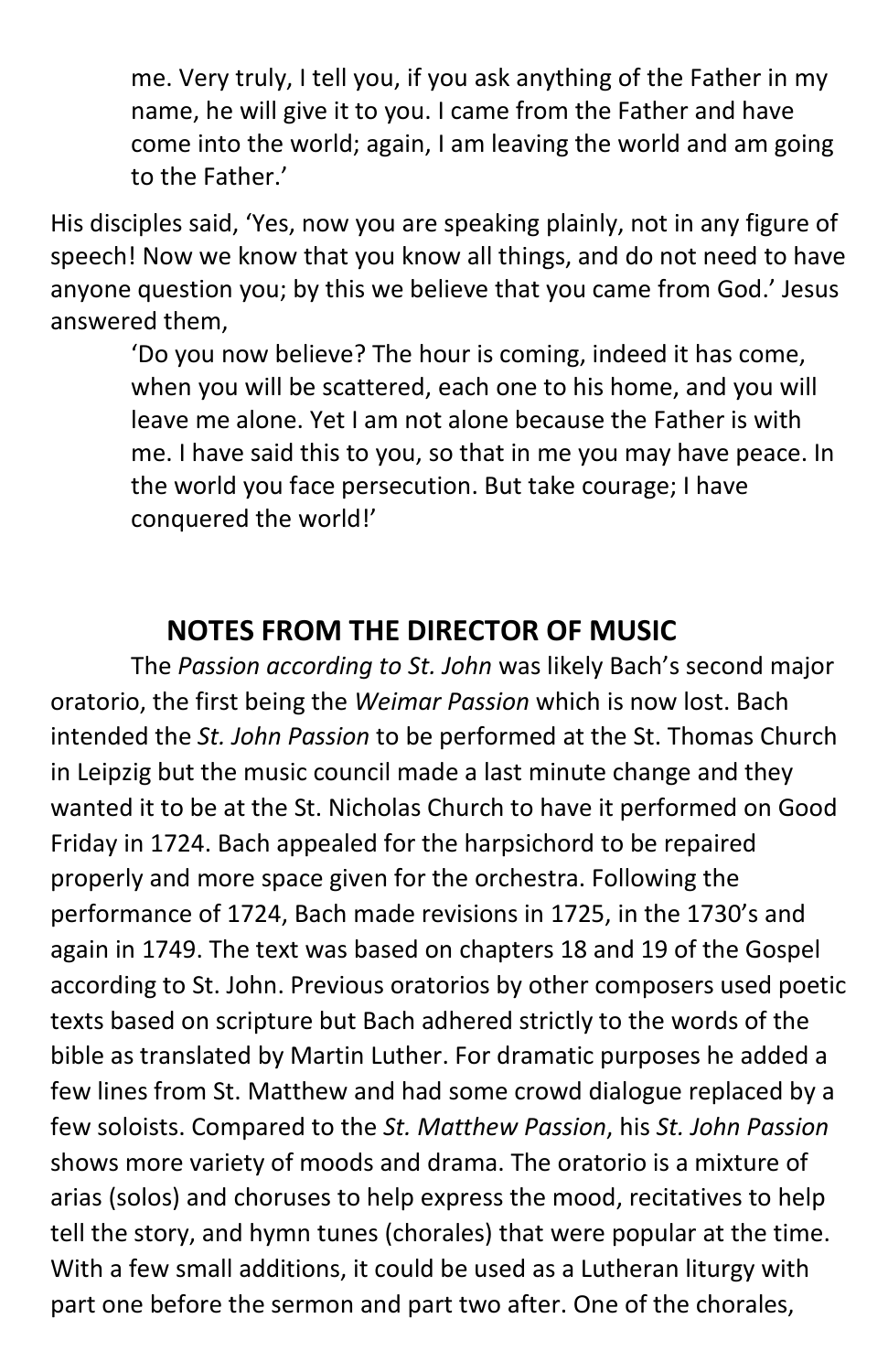*Durch dein Gefägnis*, was based on a tune by Johann Hermann Schein (1586-1630) who had been a famous predecessor of Bach at the St. Thomas Church. This tune is more commonly known as *Eisenach* (being the town where Bach was born). This tune is used for our hymn #80 which is today's **Anthem**.

For the **Prelude**, I have put together a Chorus "We have with us a law", the chorale "O help, Christ, O Son of God" and an Aria "I'll follow thee likewise with gladdening paces". Similarly, the **Postlude** combines a chorale "Christ, who hath us blessed made", a recitative "Then they led away Jesus" and a very dramatic (hard to believe it's Bach) chorus "Were this man here not an evildoer". In transcribing these pieces for organ, I confess to making some of the music even more dramatic.

# **ANNOUNCEMENTS**

#### **A Word About Links**

Links to websites and Zoom meetings in the bulletin work as hyperlinks in the edition published on our website: www.standrewskingston.org

#### **Re-Opening the Sanctuary**

It is good to have the opportunity to gather in person. While we are no longer requesting contact information or proof of vaccination, we continue to require physical distancing and masks while in the building. New this week – we may now **joyfully sing with masks on!!!**

Also, St. Andrew's Hall is now open for fellowship after the service: masks on, no refreshments. Next Sunday, April 3, we hope to resume fellowship with liquid refreshments. Before we re-start this valuable time of community however, we need someone to co-ordinate set-up, clean-up and volunteers. If you are this person, please let Lori-Kim know, so she can give you all the details. Thank you for your continued patience and support as we navigate towards the new normal!

#### **This Morning's Lenten Sanctuary Display**

Each week throughout Lent, the display in the sanctuary changes a little. Today the focus is on humility and servanthood: Jesus washing the disciples' feet – setting the bar for us today in the Church, and symbolic of our role in the body of Christ. Thank you to Anne-Marie, Anne, and Janet for their creative contribution to our services.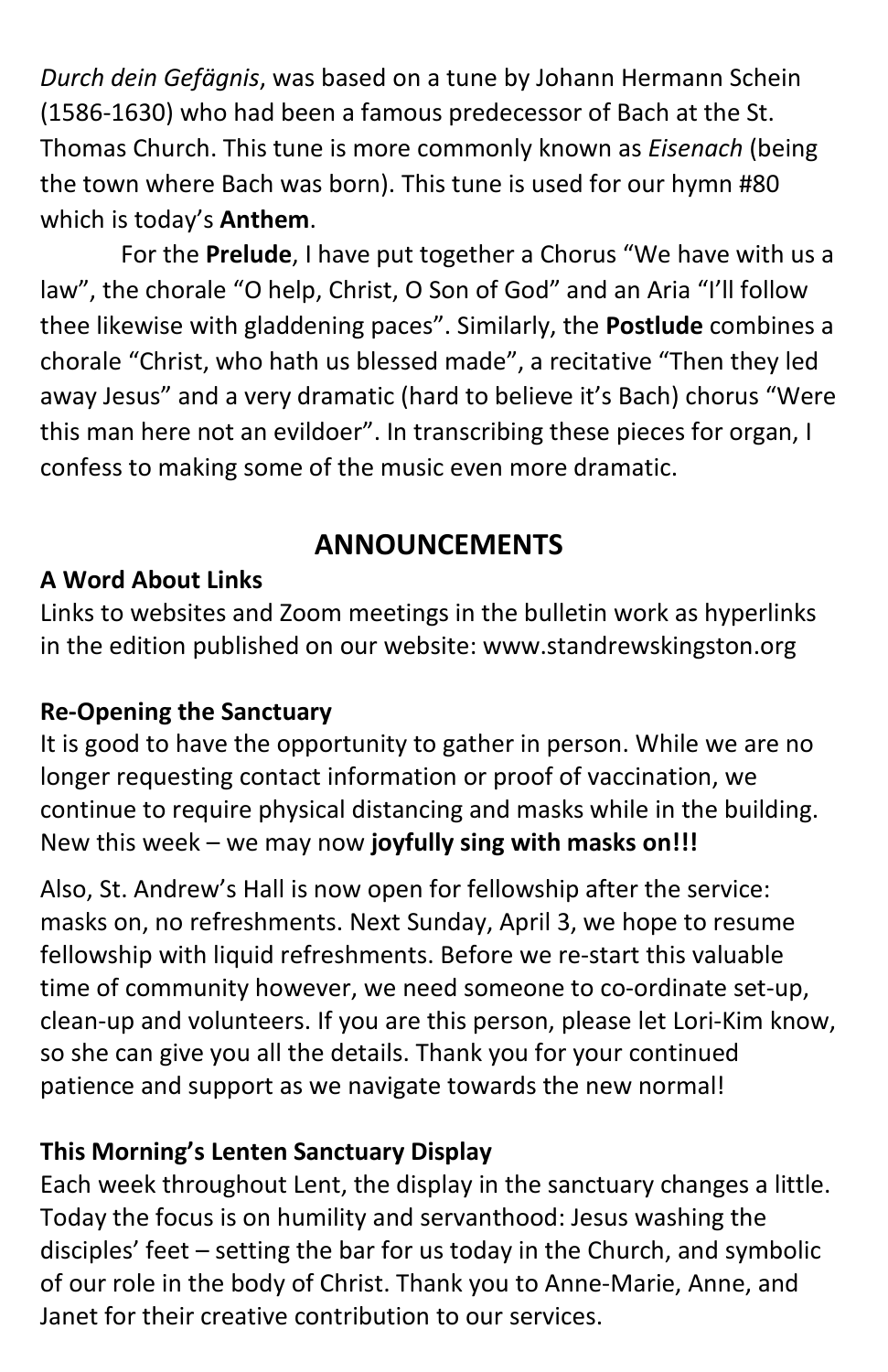# **THIS WEEK**

#### **Winter Tuesday Evenings**

Online March 22<sup>nd</sup>, 29<sup>th</sup>, April 5<sup>th</sup>, 12<sup>th</sup>. Four DVD presentations by author Eric Metaxas about the life and faith of Dietrich Bonhoeffer. This week: 2. Living in Christian Community. It is not necessary to register in advance, but you are invited to sign up to receive a plan for each session at: [a.johnston@standrewskingston.org](mailto:a.johnston@standrewskingston.org) Zoom link:

[https://us02web.zoom.us/j/84467026945?pwd=Z3Juc2g1NGhjZlJMYlN2](https://us02web.zoom.us/j/84467026945?pwd=Z3Juc2g1NGhjZlJMYlN2bEhFRlQrdz09) [bEhFRlQrdz09](https://us02web.zoom.us/j/84467026945?pwd=Z3Juc2g1NGhjZlJMYlN2bEhFRlQrdz09)

#### **Choir**

Choir practice resumes after a two year break!! Thursdays, 7:30-8:30 pm, in the sanctuary, wearing masks! There are openings in all sections. Please call John to join: 613-354-5066.

# **ADVANCE NOTICE**

#### **Chapel Ministry at Waterford Residence**

Next Sunday, and the 1<sup>st</sup> Sunday of the month thereafter, St. Andrew's will be offering a simple ecumenical worship service at the Waterford Residence. The 30-45-minute service would include familiar hymns, a Scripture reading with reflection, and opening/closing prayers. Nancy H. and Susanne C-J, who are leading this initiative, would like to create a roster of volunteers to assist in this endeavour. Specifically, we would need 2 people per month: one to conduct the service and one to lead the hymns. If you willing to help with this rewarding outreach, please contact Nancy: nancyhancock2012@gmail.com

#### **Service of Thanksgiving and Witness to the Resurrection**

**Saturday April 9, 3 p.m.** Over the past two years, friends and family died and we were unable to gather for a service to give God thanks for their lives. The Elders are offering an opportunity to gather in the sanctuary of St. Andrew's, and remember them and entrust them to God. Please speak to the Minister if you would like particular names mentioned in the Order of Service.

**Sunday, April 3** – Holy Communion – St. Andrew's 10:30 a.m. **Sunday, April 10** – Palm Sunday – St. Andrew's 10:30 a.m.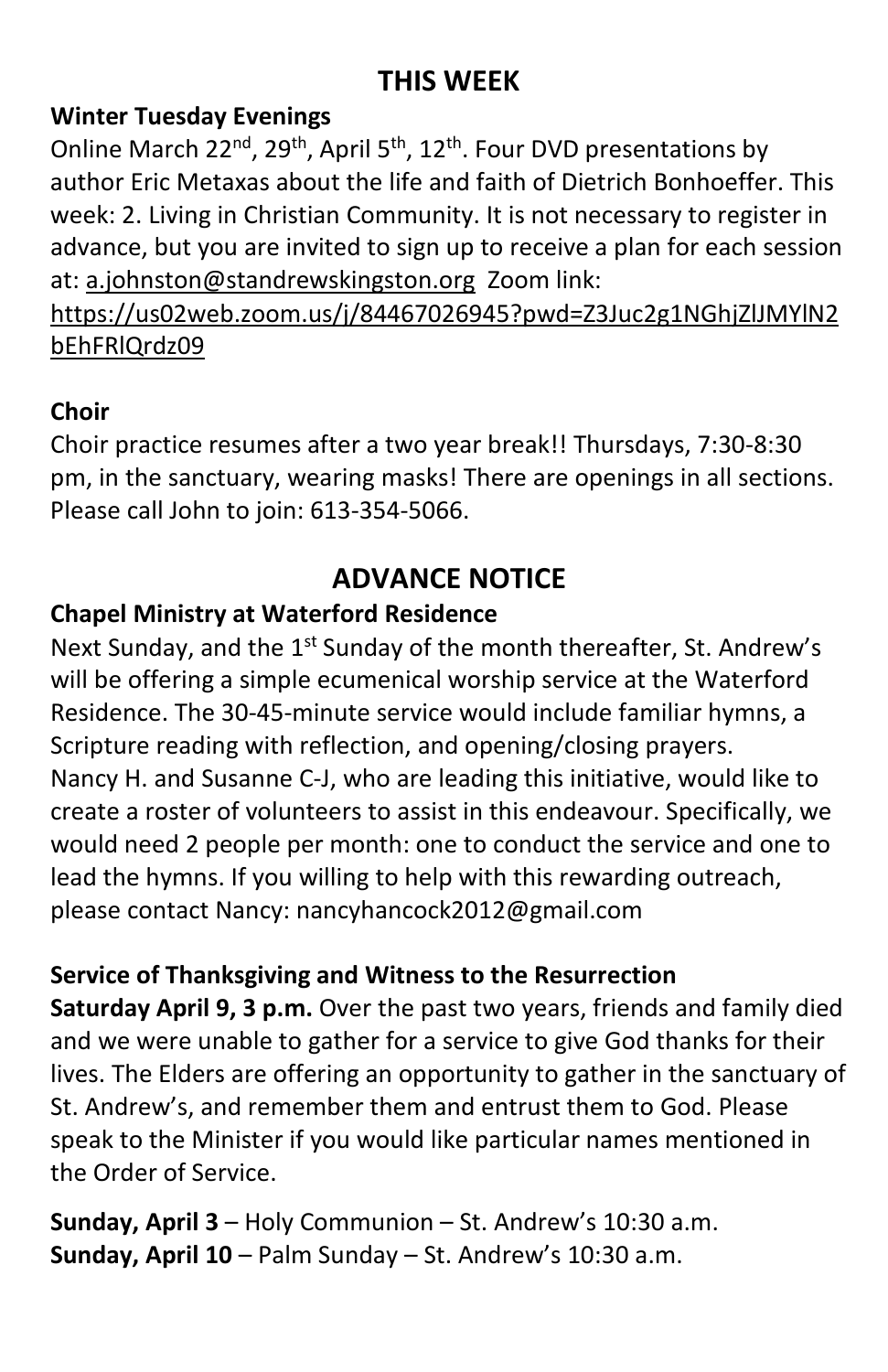**Good Friday, April 15** – St. James Anglican 10:00 a.m. A service of readings, reflections and hymns prepared by the Kingston Ecumenical Partnership (Anglican, Lutheran, Presbyterian, United) **Easter Sunday, April 17** – St. Andrew's 10:30 a.m.

# **ALSO**

#### **Presbyterian Connection**

The Spring issue of the PCC newspaper is now available at the back of the church. Nestled among the other very interesting articles, are 2 contributions from St. Andrew's! To receive this free publication at home, you can sign up at: [presbyterian.ca/connection.](http://www.presbyterian.ca/connection)

#### **Reflections for Lent**

A free daily e-devotional is available from the Centre for Christianity, Culture and the Arts: [https://ccca.biola.edu/lent/2022/#](https://ccca.biola.edu/lent/2022/) .

#### **Circle of Prayer**

This team of St. Andrew's members is ready to add their prayers to yours. Please send requests in full confidence to our co-ordinator Dorothy at [dotmessenger@gmail.com](mailto:dotmessenger@gmail.com)

#### **The Art of Transitional Ministry**

How will you lead your church through transition? As we look towards a post-pandemic world, everything appears in flux. Join Rev. Mitch Coggin and the Centre for Missional Leadership team, for a week of equipping and encouragement to the church in this moment. May 2-6, 2022, onsite and online at St. Andrew's Hall, Vancouver. \$100. To register, email Mavis Ho at cml@standrews.edu.

# **SERVING THIS MORNING**

| <b>Beadle:</b>           | Larry M.              |
|--------------------------|-----------------------|
| Livestreaming:           | Julielee S., David C. |
| <b>Ushers this week:</b> | Rory W., Béatrice J.  |
| <b>Ushers April 3:</b>   | Elders                |

| Financial Review to Feb. 28, 2022 | <b>Budgeted</b> | <b>Received</b> |
|-----------------------------------|-----------------|-----------------|
| <b>General Offerings</b>          | \$47,009        | \$38,418        |
| Designated Mission Offerings      | \$3,250         | \$2,506         |